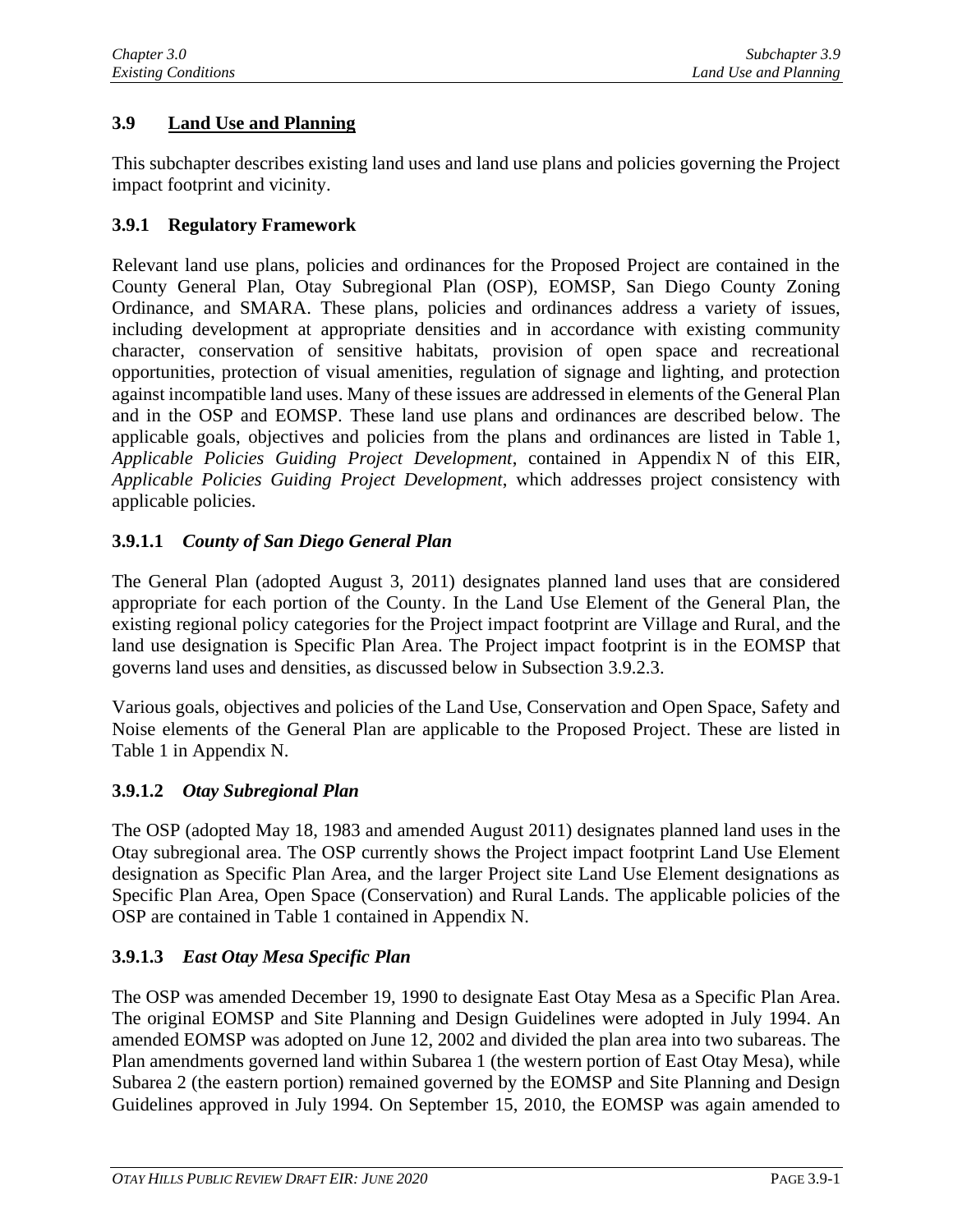recombine Subarea 1 and 2 into a single Specific Plan. The 2010 amendment relies primarily upon the goals and policies of the 1994 Specific Plan and the regulatory provisions of the Subarea 1 Specific Plan, adopted in 2002.

As shown in Figure 3.9-1, *EOMSP Land Use Designations*, the Project site is primarily designated for Mixed Industrial and Rural Residential land uses in the EOMSP. About 15 percent of the overall Project site is designated for industrial uses and 60 percent designated for rural residential uses. The remaining 25 percent of the Project site is not located within the EOMSP but is designated for Open Space (Conservation) uses by the OSP. The EOMSP zoning allows for a density of 0.05 (1 du per 20 acres) in the Rural Residential area, and a lot size of 30,000 sf in the Mixed Industrial portion of the Project site.

The EOMSP designation for a majority of the 105-acre Project impact footprint (approximately 65 percent) is Rural Residential (1 du per 20 acres). This designation is intended for very low-density residential use on land generally unsuitable for intensive development (consisting of steeper slopes and possible significant biological resources). Other allowed land uses (with an MUP) include extractive uses, outdoor and community recreation, clinic services, and services and utilities. The area designated as Rural Residential also is under the G Designator overlay zone, which applies Sensitive Resource Area regulations to further protect sensitive resources. Clustering of residential uses in areas most suitable for development is encouraged in this area.

The designation Mixed Industrial, applies to approximately 35 percent of the Project impact footprint. This designation is intended to accommodate industrial plants that primarily engage in the manufacturing, treatment, warehousing or fabrication of materials or products.

The B Designator overlay also applies to the entire Project impact footprint; this requires approval of a Site Plan that implements specific development and design regulations at the site.

Extractive uses on land zoned as Mixed Industrial and Rural Residential can be allowed with approval of an MUP, according to Table 3.1-1 of the EOMSP, for the area formerly known as Subarea 2.

## **3.9.1.4** *County Zoning Ordinance*

The County Zoning Ordinance (effective December 19, 1978, as amended) identifies the zoning classifications of the Project site, consistent with the land use designations of the General Plan, OSP and EOMSP. The Project impact footprint currently has a zoning designation of Specific Plan Use Regulations (S88), corresponding to the EOMSP. As discussed above, most of the Project impact footprint, particularly areas with a slope greater than 25 percent, is currently designated Rural Residential. The flatter portions of the Project impact footprint are designated Mixed Industrial. The EOMSP and zoning allows for a density of 0.05 du per acre in the Rural Residential portion, and a lot size of 30,000 sf in the Mixed Industrial portion of the project site. Zoning designations beyond the Project impact footprint, in the larger Project site include Specific Plan, Solid Waste Facility, and Holding Area (S90).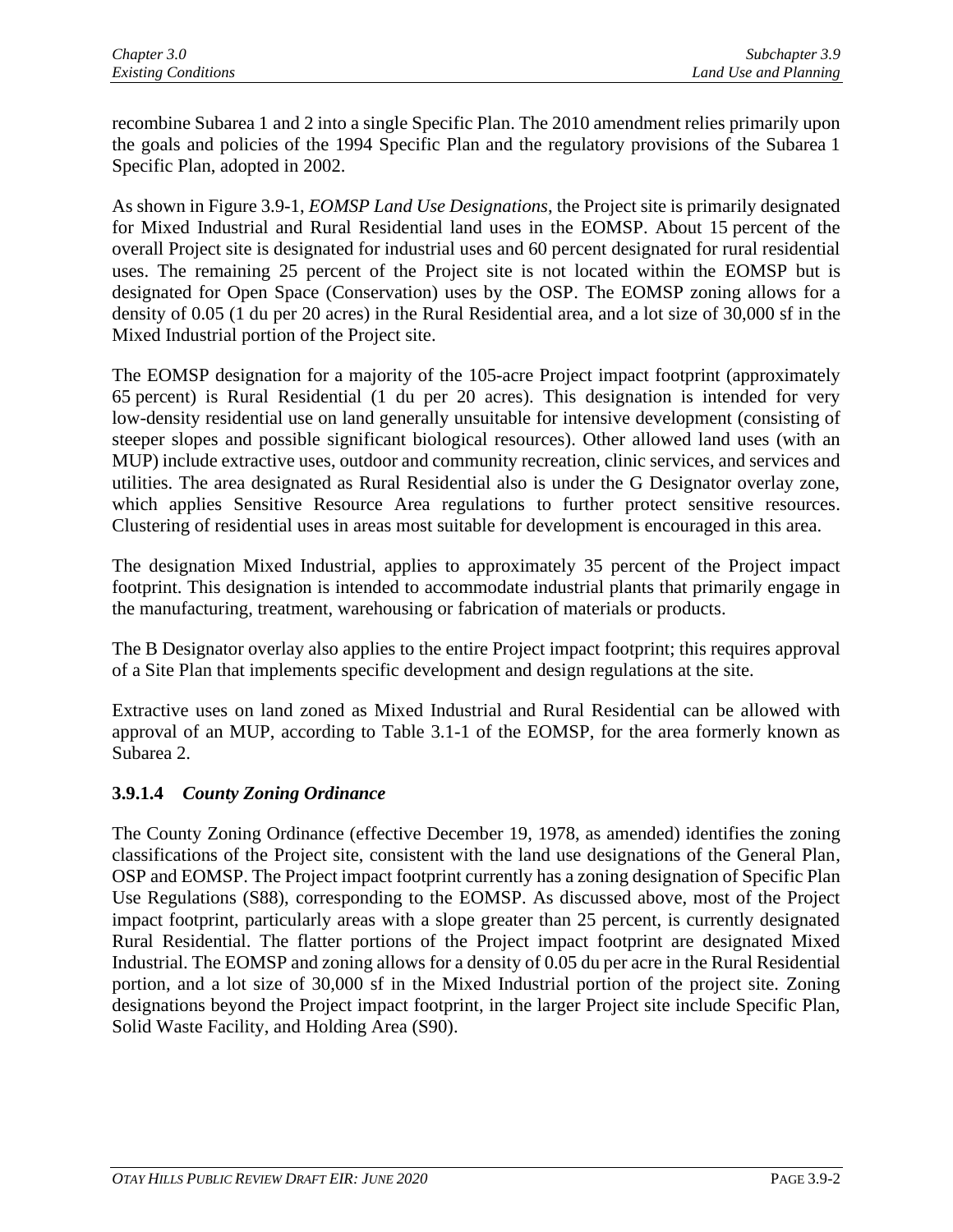## **3.9.1.5** *Resource Conservation Area*

The nearest designated Resource Conservation Area (RCA), Otay Mountain RCA, overlaps the Project impact footprint, with the Otay Mountain itself, considered a Major Scenic Landmark, located approximately 3.5 miles northeast of the Project site. The EOMSP, the OSP and the Conservation and Open Space Element of the General Plan all identify Otay Mountain as an RCA that is significant for scenic and visual resources and for biological habitat. The designation (included in each plan) states:

Otay Mountain–Lower Otay Lake – This area is of Statewide significance. It includes Lower Otay Reservoir, rare and endangered plants on the lower mesa areas, and Otay Mountain. Otay Mountain contains the world's largest population of the rare Tecate cypress (*Cupressus forbessii*) and numerous other rare and endangered plants, such as Gander's pitcher sage (*Lepechinia gander)*, Otay manzanita (*Arctostaphylos otayensis)*, Orcutt's brodiaea (*Brodiaea orcuttii*), Dunn's mariposa lily (*Calochortus dunnii*), and dense reed grass (*Calamagrostis densa*). The Mexican fremontia (*Fremontodenron mexicanum*) may occur on the slopes of Otay Mountain in areas adjacent to the Otay Ranch/San Ysidro Planning Area No. 17 where the only known U.S. population of this species is located. Otay Mountain is predominantly under the BLM ownership. California Natural Area Coordinating Council lists it as a Significant Natural Area. Vernal pools and their attendant rare species occur on the mesas around the Lower Otay Reservoir. Otay Mountain is also a major scenic landmark for the region.

### **3.9.1.6** *California Surface Mining and Reclamation Act of 1975*

Under SMARA (PRC Section 2710 et. seq.), all extractive operations are required to have a Reclamation Plan approved by the lead agency. A Reclamation Plan defines the activities to be carried out when extraction has been completed at a particular site. The extracted land must be returned to a useful, approved alternative purpose. The State Mining and Geology Board certifies lead agencies after the adoption of ordinances that embody the requirements of SMARA. Through the adoption of Ordinance 87.701 and as further clarified in Section 6556 of the County Zoning Ordinance, the County has been recognized as Lead Agency for the implementation of SMARA.

### **3.9.2 Environmental Setting**

### **3.9.2.1** *Existing Land Uses*

### Project Impact Footprint

The Project impact footprint is currently undeveloped. An SDG&E power line easement is located along the eastern perimeter of the extraction footprint; several large power line towers and some smaller power poles are located within this easement. A gas line easement is located along the western perimeter of the extraction footprint. Historically, the flat lands on the Project impact footprint and in the surrounding area were used for grazing and to grow grain crops in the south and vegetable crops in the north, but no agricultural activities are currently in operation.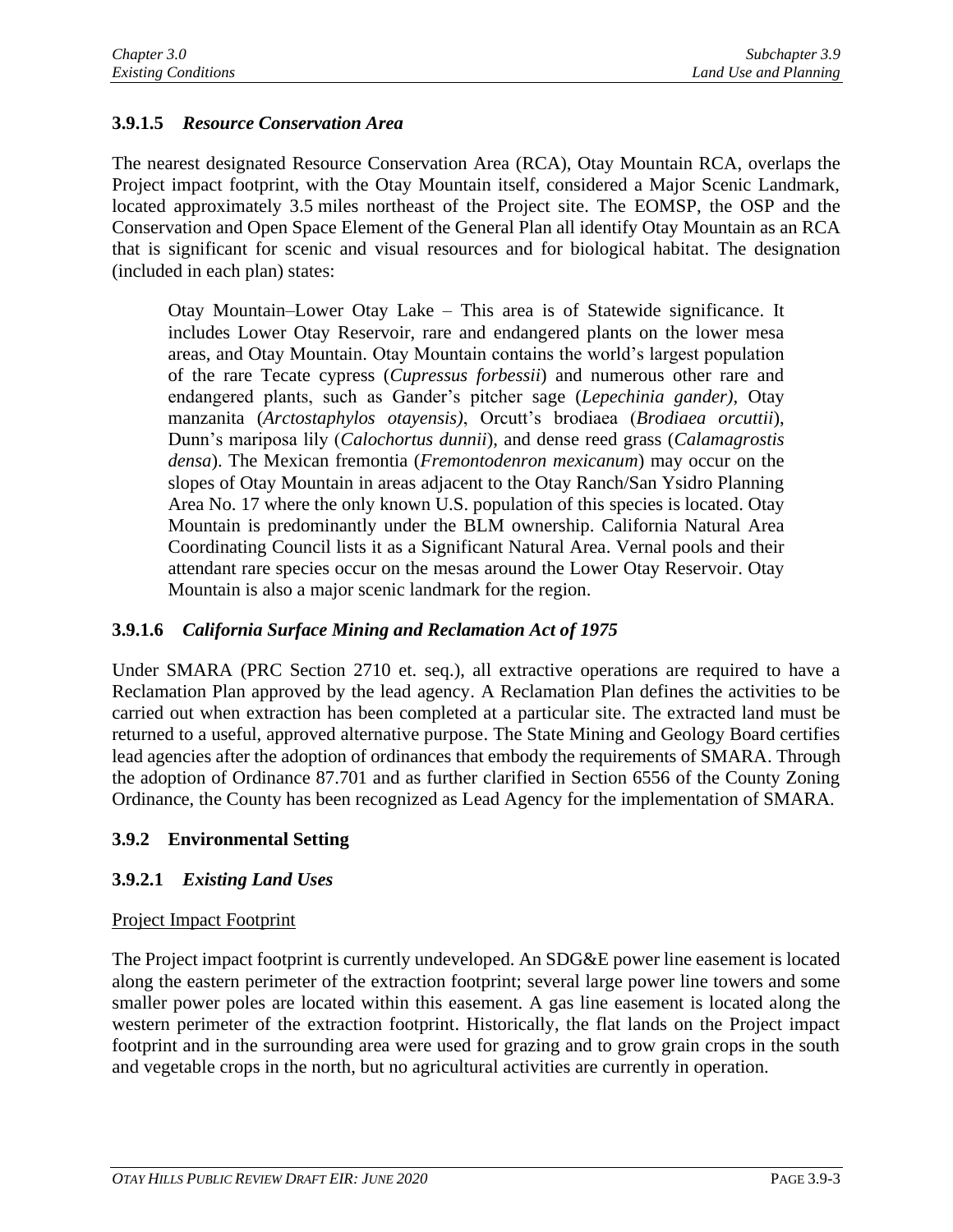### Surrounding Area

Figure 1-2, an aerial photograph of the Project site and neighboring areas, illustrates the surrounding land uses. Undeveloped land and industrial complexes surround the Project impact footprint. The closest developments to the Project impact footprint include the Calpine power plant on a lot abutting the northwestern edge of the Project impact footprint and the Vulcan Materials Company asphalt plant on a lot abutting the southwestern edge of the impact footprint; the land adjacent to the remainder of the impact footprint is undeveloped. There are also some recently graded pads for industrial development located immediately south of the power plant. The George F. Bailey County Detention Facility is located approximately one mile to the northwest of the Project impact footprint and the R.J. Donovan State Correctional Facility is located approximately 1.1 miles to the northwest. West and southwest of the Project impact footprint, starting approximately 0.5 to 1 mile away and spreading westward, are industrial developments consisting of large buildings; automobile and/or equipment yards; and a municipal, small-airplane airport (Brown Field). Undeveloped lots are scattered between the various facilities.

The U.S.-Mexico international border is located approximately 0.75 mile south of the Project impact footprint. Land uses on the Mexican side of the border consist of undeveloped lands and industrial portions of the City of Tijuana, as well as some multi-family residential development.

The San Ysidro Mountains and foothills lie north and east of the Project impact footprint and are largely undeveloped. A few roads, such as the Otay Mountain Truck Trail and some dirt trails, transect these mountains. A San Diego County RCA for Biologically Sensitive lands overlays most of these mountains. The Otay Mountain Cooperative Land and Wildlife Management Area and the Bureau of Land Management (BLM) Otay Mountain Wilderness Area, National Wilderness Preservation System land also overlay areas east of the Project impact footprint. The Otay Mountain Truck Trail provides access to the BLM Otay Mountain Wilderness Area, portions of which are located within one mile of the Project impact footprint to the east. The Otay Mountain Truck Trail is located approximately 0.3 mile north of the Project impact footprint. The trail is used mainly by U.S. Border Patrol agents and by motorists desiring a scenic view; some mountain bikers also use the trail. Besides the Border Patrol, fewer than 1,000 recreationalists use the trail each year. A future trail is proposed near the Project impact footprint in EOMSP. The trail would trend southward along the eastern edge of the former Kuebler Ranch, at the base of the foothills, and would turn westward at the north edge of the power plant. From there it would extend westward across Alta Road to eventually span Johnson Canyon and continue westward. The proposed location of the future trail is not located within the Project impact footprint or Project boundaries.

The closest mapped recreational facilities to the Project impact footprint are the Lower Otay County Park and the Otay River Valley County Open Space Preserve, approximately two miles north of the impact footprint.

The scattered rural residential uses nearby consist of five private residential farms/ranches located within approximately two miles of the Project impact footprint. The properties include facilities for animals such as horses and sheep, multiple usable and derelict vehicles, as well as homes and scattered outbuildings. The closest house to the Project impact footprint is located off Alta Road via Kuebler Ranch Road (the former Kuebler residential ranch is currently a commercial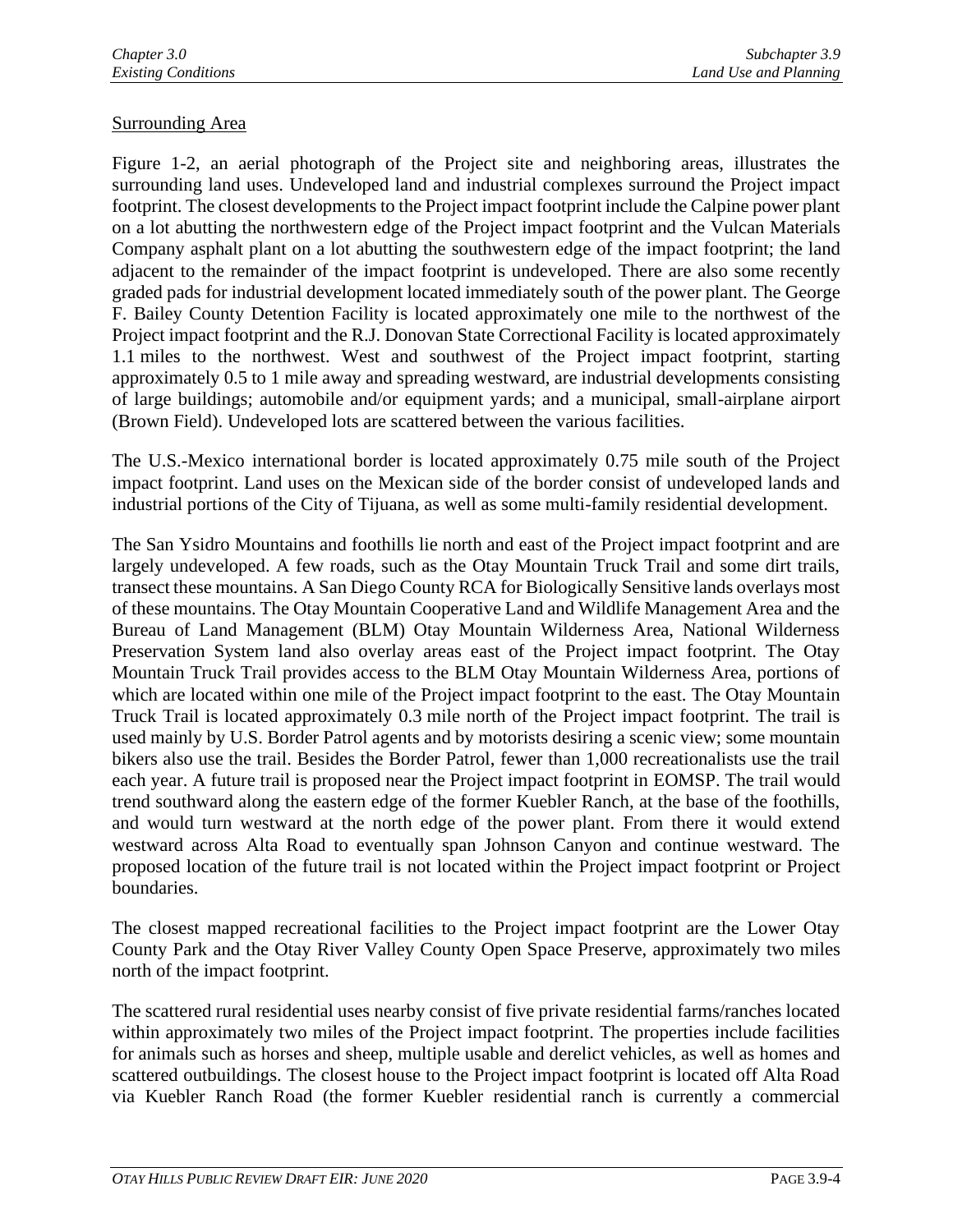establishment, R & F Metal, Inc.). Three houses are located on the north side of Old Otay Mesa Road, directly west of the Project impact footprint, approximately midway between Harvest Road and Alta Road. The fifth house is located between the two prison facilities, accessed via a dirt road off of Alta Road before Alta Road reaches the County Detention facility.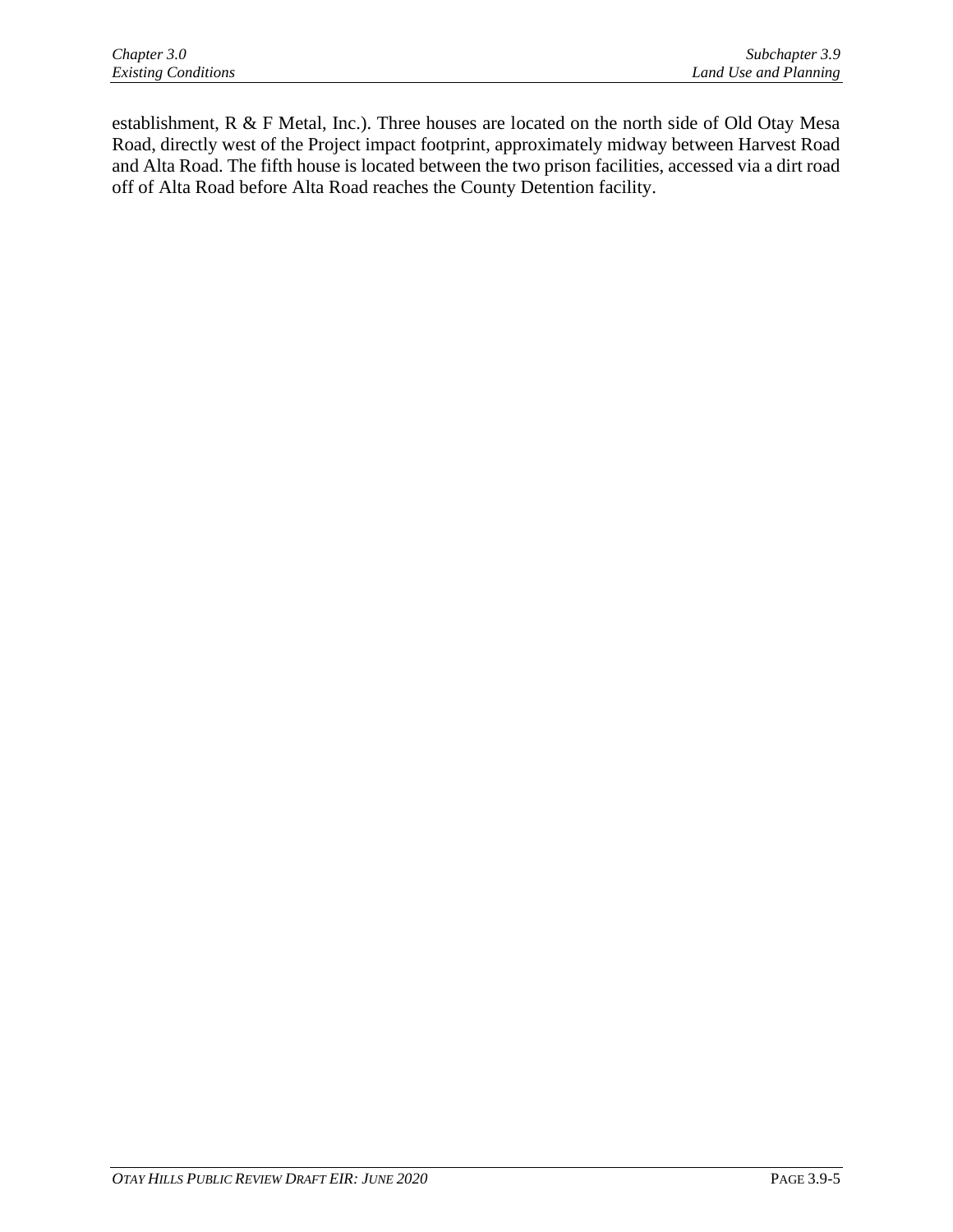#### THIS PAGE INTENTIONALLY LEFT BLANK